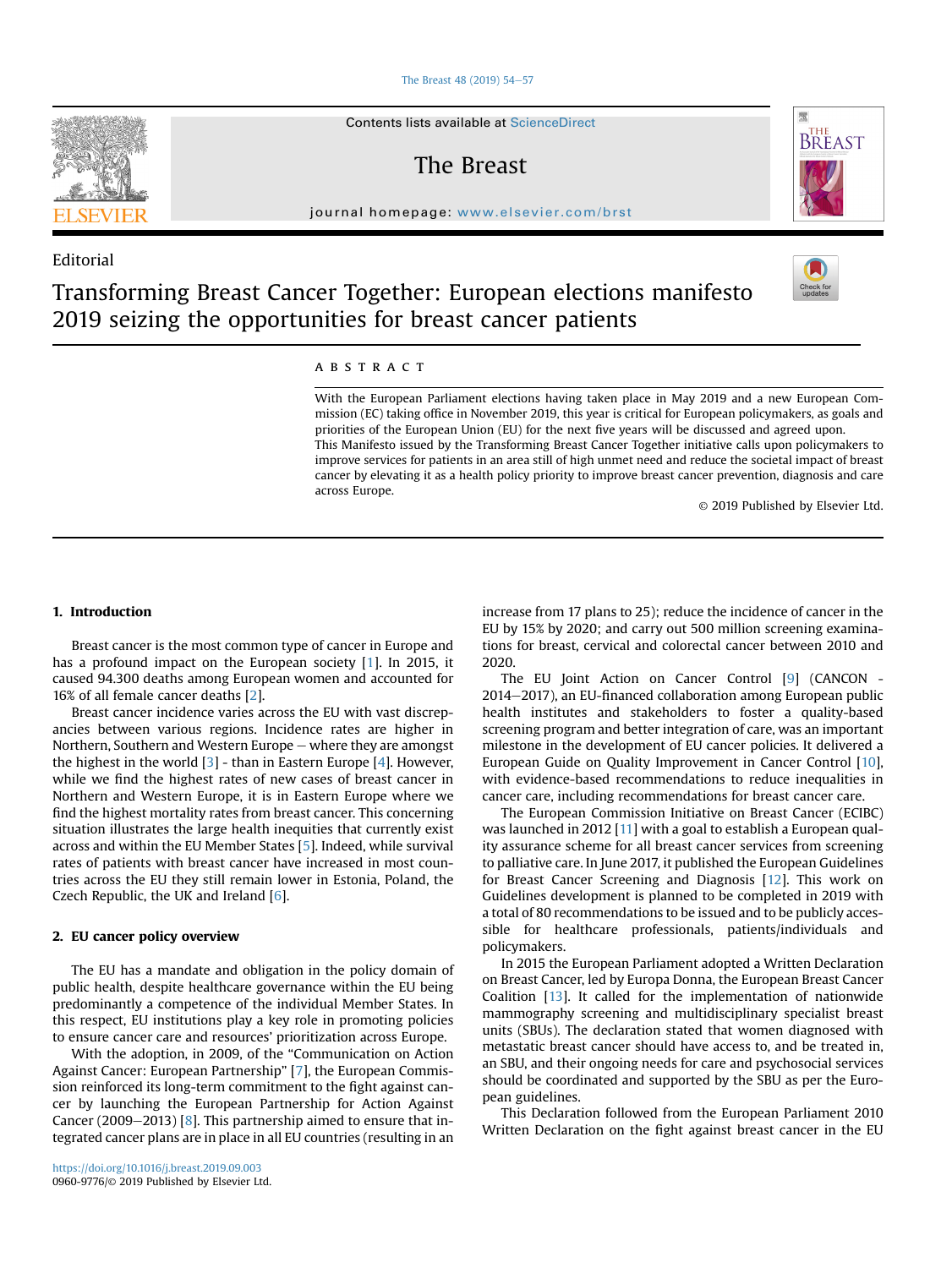[\[14](#page-3-0)] and the more detailed European Parliament Resolutions on Breast Cancer of 2003 [[15\]](#page-3-0) and 2006 [\[16](#page-3-0)], which outlined many of the demands still being made today.

#### 3. Transforming Breast Cancer Together

The 'Transforming Breast Cancer Together' initiative was established in November 2017, by Lieve Wierinck and Elena Gentile, former Members of the European Parliament (MEPs) with a goal to improve services for patients in an area of still high unmet need. It also aims to reduce the societal impact of breast cancer by elevating it as a health policy priority to improve its prevention, diagnosis and care, across Europe.

The initiative has been working under the leadership of former MEPs Lieve Wierinck from the Alliance of Liberals and Democrats for Europe and Elena Gentile from Progressive Alliance of Socialists and Democrats, and MEP Cristian Silviu Bușoi, from the European People's Party, alongside patient organisations, breast-cancerrelated organisations and industry representatives.

Throughout 2018, the group executed several awareness raising activities under the concept of a "String of Pearls", where each activity aimed at raising awareness of pressing issues concerning breast cancer represents a new 'pearl' on the string.

Through these pearls, the initiative has identified priority areas where the EU needs to take concrete action and urges the incoming policy makers to place breast cancer high on the political agenda.

#### 4. Issuing a call to action

In light of the above, this Manifesto comes at a crucial time for the EU, with European Parliament elections having taken place in May 2019 and a new European Commission taking office in November 2019. The coming months will be critical for European policymakers, as goals and priorities of the European Union for the next five years will be discussed and agreed upon.

The 'Transforming Breast Cancer Together' initiative therefore calls on the incoming Members of the European Parliament and the European Commission as a whole, to ensure that breast cancer prevention, screening and care is a priority during their mandate and ranks highly on both the EU and Member States agendas.

The group driving the initiative has identified four priority areas where the EU needs to take concrete action on breast cancer.

#### 4.1. Ensure breast cancer is screened, diagnosed and treated at an early stage

As of 2016, 25 countries in the EU were planning, piloting, or rolling out population-based breast cancer screening programmes [\[17](#page-3-0)]. The coverage of these screening programs varies across Member States with the highest participation rate for women ages 50–69 in Denmark (83.5%) and the lowest in the Wallonia region of Belgium (6%) [\[1\]](#page-3-0), Large inequities in screening exist within many EU countries, with a key challenge remaining of how to reach out to socio-economically disadvantaged women [[18](#page-3-0)].

The overall risk of dying from breast cancer is decreasing, in line with improvements in screening, diagnosis and treatment; however, variation in the rate of reduction exists according to stage of disease and country [\[1\]](#page-3-0). The CONCORD study demonstrated that fiveyear relative survival for breast cancer in Europe ranged from 57.9% to 62.9% in Slovakia and Poland, respectively, to 75.5%, 79.8%, and 82% in Germany, France, and Sweden with regional variations evident [\[19](#page-3-0)]. Factors implicated include late diagnosis associated with advanced stage at presentation as well as variation in treatment [[20](#page-3-0)].

These inequalities demand that European and national decision-

makers assign the highest priority to initiate the much-needed measures necessary to see a consistent and continued improvement in survival rates. The EU needs to invest in both primary and secondary prevention to highlight risk factors and ensure breast cancer is screened, diagnosed and treated at an early stage, when there is the greatest opportunity to ensure the best longterm survival.

Transforming Breast Cancer Together recommendations:

- Revise the 2003 Council recommendations on cancer screening.
- Ensure implementation of nationwide breast cancer screening programs conducted in accordance with the New European Guidelines being developed by the European Commission Initiative on Breast Cancer, across Europe.
- Ensure that every patient diagnosed with breast cancer has access to the highest standard of treatment in a specialist **breast-unit** (centre) with dedicated breast specialists working in a multidisciplinary approach, including patients with advanced/metastatic breast cancer [\[21](#page-3-0)]. Ongoing needs for care and psychosocial services for all women with breast cancer should be co-ordinated by the specialist breast unit.
- Ensure that **surgical treatment** is undertaken by trained breast surgeons in a way that reduces morbidity and maintains body image.
- Foster a favourable environment for and dedicate sufficient funding to programmes designed to equip providers with the knowledge and skills that address patients' needs beyond the physical and to embrace the need for psychological care as an integral part of a comprehensive treatment plan.
- Ensure that patients have access to life altering technologies and treatments, including genetic testing, essential biomarker analysis and critical therapeutics, and ensure that women have access to fertility preservation.

#### 4.2. Ensure return to work programmes for breast cancer patients and survivors

Breast cancer and advanced breast cancer diagnosis has devastating repercussions on all the aspects of patients' life, from their physical state to their mental health, social life and professional career. Often, when diagnosed with cancer, patients suffer unfair treatment and dismissals at their workplace because of their illness.

At EU-level there is no legislation to protect ill and terminally ill employees. The EU Employment Equality Directive (EED), which protects all workers from discrimination, provides a framework to protect workers living with a disability, however, as there is no EU-wide agreed definition of disability, it is unclear whether 'sickness' can be considered as such. Therefore, it is still difficult to assess whether cancer represents a form of disability and is under the remit of the EED. No distinctive policy has been adopted on the matter so far.

Regardless of the absence of a European legislative framework surrounding the rights of cancer patients and survivors to work, the difficulty of remaining in or finding work is still a significant issue. Indeed, numerous hurdles ranging from diagnosis and long periods of sick leave to several functional restrictions making it more difficult for patients and survivors to remain in or re-enter the job market  $[22]$  $[22]$  $[22]$ . This issue is set only to increase due to parallel rises in cancer incidence and survival [[23](#page-3-0)], a scenario which results in a growing number of people living  $-$  and needing to work  $-$  with the disease or with the long-term side effects.

At a national level, there has been some progress in this regard, with several countries, such as the Netherlands, Ireland and the United Kingdom, giving cancer patients the same rights as those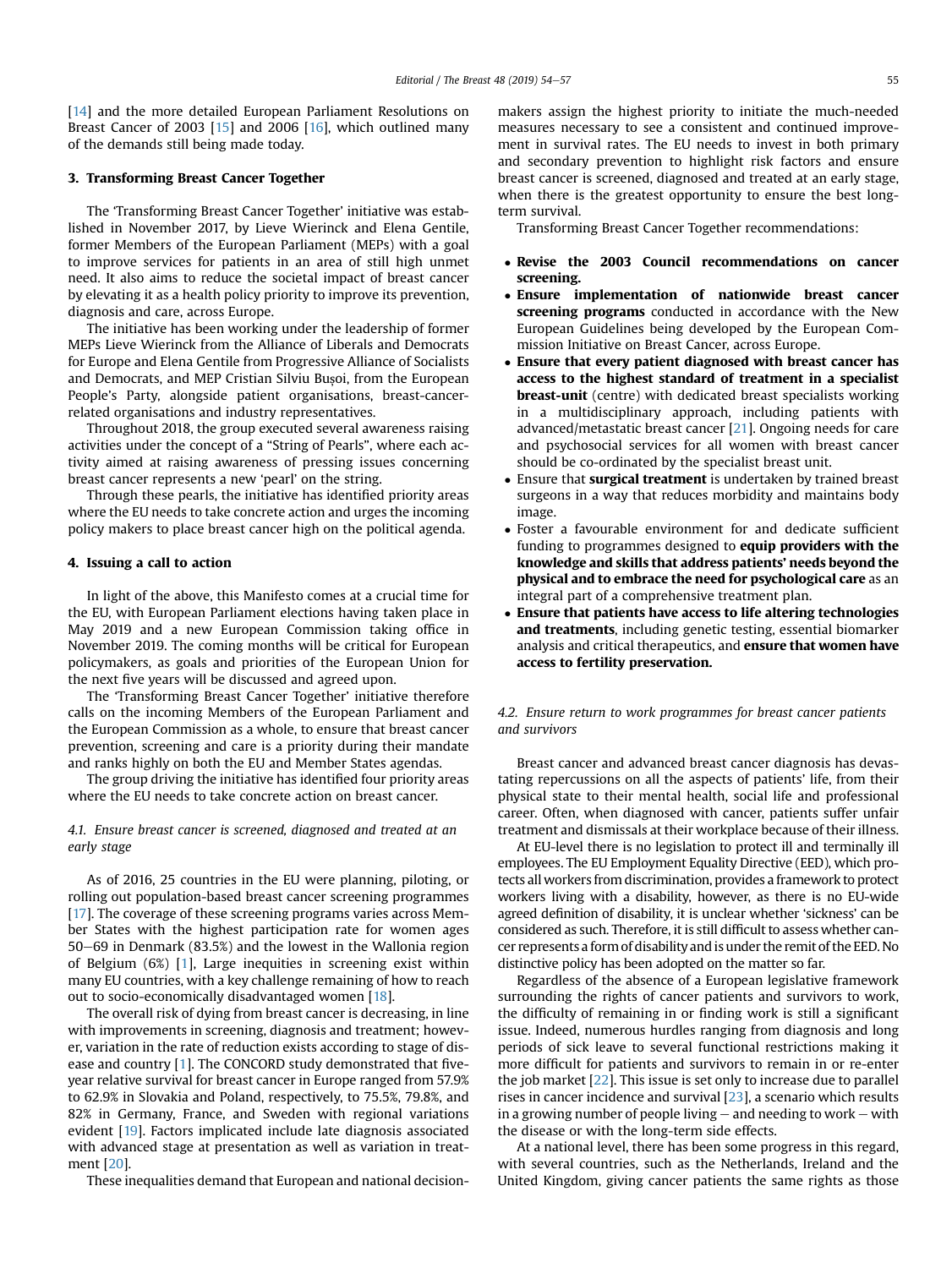with disabilities and laws in Italy giving workers with cancer the right to move to part-time employment and return to full-time work after treatment [[24\]](#page-3-0). However, in many European countries a relevant legislative framework is still not in place or remains ambiguous [[25](#page-3-0)].

Transforming Breast Cancer Together recommendations:

- Ensure the development and implementation of programmes that support breast cancer survivors to flexibly return to work, look after their families and contribute to society before, during and after treatment.
- Develop and implement information, guidelines and toolkits designed specifically for employees with cancer, employers, co-workers, carers, family members, and health professionals in all EU Member States.
- Use tools such as the European Social Pillar to strengthen and reinforce the principles and guidelines for equal opportunities and workplace inclusion of breast cancer survivors.

4.3. Maintain a favourable environment for the collection of breast cancer data and the development of innovative health technologies

Building on the findings from recent research, the potential for further significant scientific advances in the prevention, detection, treatment and management of breast cancer is high.

Population-based cancer registries can provide data that enables better monitoring of cancer prevalence and incidence in defined populations. Naturally, the reliability and utility of the information provided by cancer registries depends on the completeness and the validity of the data collected. Therefore, the roll-out of quality cancer registries with higher than 80% national coverage across the EU and the aligned standards for data collection is necessary, as it could facilitate the development of the European cancer registry. Additionally, the data on relapses and not just incidence and mortality, should be collected systematically to estimate the number of patients living with metastatic disease in Europe (which currently is not the case) [[26,27](#page-3-0)].

While new research on cancer provides hope for the development of new treatments, it also adds a layer of complexity. For instance, historically, "breast cancer" was understood to be a single disease until Perou et al. (2000) classified it into 4 distinct subtypes [ $28$ ]. Today further research – yet to be validated – suggests that there could be at least ten distinct molecular subtypes of breast cancer that could each require a different treatment approach [[29](#page-3-0)].

Moreover, further scientific advance will require increased funding of research, increased cross-disciplinary collaboration, improved clinical trial methodologies and the communication of and translation of research findings into clinical practice.

If we do not ensure that policymakers maintain a favourable environment for breast cancer research, from increased investment to facilitating the gathering and use of key data, we will not be able to address the gaps in diagnosis, treatment and care which subsist across Europe. To do this will require increased dedication to addressing the current challenges and creating a favourable environment to foster research and innovation in breast cancer cure and care.

Transforming Breast Cancer Together recommendations:

- Put breast cancer research at the top of the EU research agenda and increase the investment in breast cancer research through a dedicated research 'mission' in the upcoming Horizon Europe framework programme.
- Deepen cooperation on breast cancer research in Europe and increase cross disciplinary collaboration.
- Develop a harmonized breast cancer registry process in Europe to collect breast cancer data, both for early breast cancer and metastatic breast cancer.
- Collect patient reported outcomes and re-evaluate treatments in the post-marketing authorisation phase, for a better understanding of the value of the treatment.
- Encourage data collection on the quality of life of patients, as well as data collection on support and palliation for advanced breast cancer.

#### 5. Conclusion

Breast cancer is the most common cancer in women bringing high physical, psychological and social burden to patients and survivors. There are significant discrepancies in the incidence, patterns and quality of treatment, and outcomes (i.e survival rates) of breast cancer. Therefore, 'Transforming Breast Cancer Together' initiative calls on the incoming Members of the European Parliament and the European Commission as a whole, to ensure that breast cancer prevention, screening and care is a priority during their mandate and ranks highly on both the EU and Member States agendas.

#### Conflict of interest

Fatima Cardoso: Consultancy role for: Amgen, Astellas/Medivation, AstraZeneca, Celgene, Daiichi-Sankyo, Eisai, GE Oncology, Genentech, GlaxoSmithKline, Macrogenics, Medscape, Merck-Sharp, Merus BV, Mylan, Mundipharma, Novartis, Pfizer, Pierre-Fabre, prIME Oncology, Roche, Sanofi, Seattle Genetics, Teva.

Cristian-SilviuBușoi: [http://www.europarl.europa.eu/pdf/meps/](http://www.europarl.europa.eu/pdf/meps/appropriateBehaviourDeclarations/9/38420_BUSOI.PDF) [appropriateBehaviourDeclarations/9/38420\\_BUSOI.PDF.](http://www.europarl.europa.eu/pdf/meps/appropriateBehaviourDeclarations/9/38420_BUSOI.PDF)

Ivana Cattaneo: being by Novartis as my employer, and have stock options in Novartis.

Antonella Cardone: No conflict of interest.

Donatella Decise: being by Novartis as my employer, and have stock options in Novartis.

Alex Filicevas: No conflict of interest.

Elena Gentile: [http://www.europarl.europa.eu/mepdif/124847\\_](http://www.europarl.europa.eu/mepdif/124847_DFI_LEG8_rev2_IT.pdf) [DFI\\_LEG8\\_rev2\\_IT.pdf.](http://www.europarl.europa.eu/mepdif/124847_DFI_LEG8_rev2_IT.pdf)

Susan Knox: Regarding receipt of grants: EUROPA DONNA - The European Breast Cancer Coalition, the organization of which I am the CEO, has a sponsorship policy which safeguards the totally independent and autonomous voice of EUROPA DONNA on breast cancer issues. Link to sponsorship policy:[https://www.](https://www.europadonna.org/about/policies/) [europadonna.org/about/policies/](https://www.europadonna.org/about/policies/)

To see a complete list of EUROPA DONNA funders and sponsors, please go to the ED website [www.europadonna.org](http://www.europadonna.org) where annual reports and financial statements can be found.

Regarding receipt of honoraria or consultation fees: I do not accept honoraria or fees for services, neither paid to the institution nor paid directly to myself.

Regarding investments: All personal investments are made at the discretion of a financial advisor under written financial advisory agreement.

Silvia Sebastiani: I'm an employee at Helsinn Healthcare SA. Carole Terrasanta: I'm an employee at Helsinn Healthcare SA. Sonia Ujupan: I am an employee of Eli Lilly and Company. Roberta Ventura: No conflict of interest.

Lieve Wierinck: [http://www.europarl.europa.eu/mepdif/](http://www.europarl.europa.eu/mepdif/183022_DFI_LEG8_rev1_NL.pdf) [183022\\_DFI\\_LEG8\\_rev1\\_NL.pdf](http://www.europarl.europa.eu/mepdif/183022_DFI_LEG8_rev1_NL.pdf).

Barbara Wilson: my company has undertaken paid work for Novartis, providing training and consultancy as part of a global project to support Novartis's employees affected by cancer. They also pay my company for my contribution to the TBCT project.

Isabel T. Rubio: Honoraria from Roche.